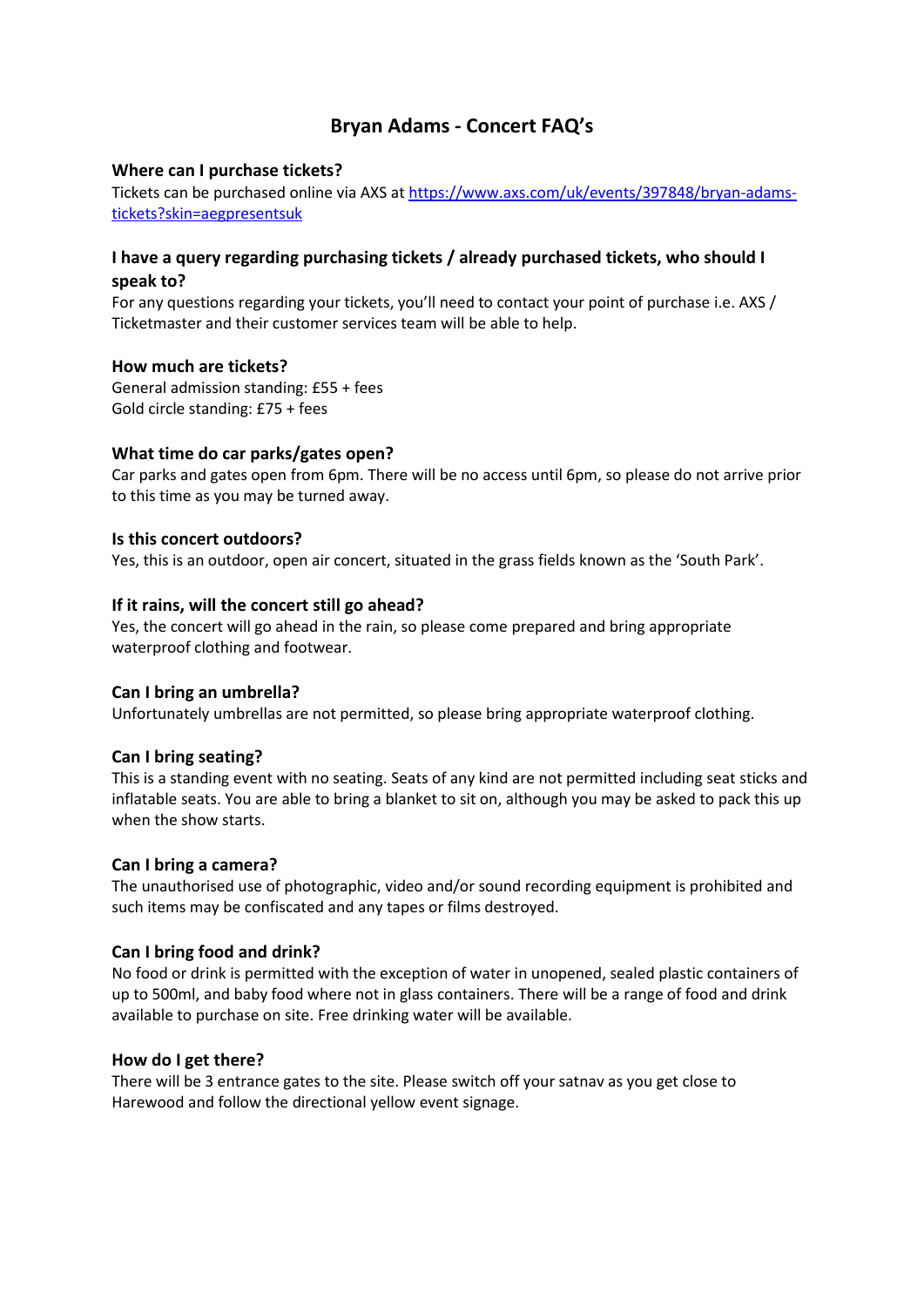## **Where is the nearest car park?**

Car parking is available on site and must be pre-booked in advance; further details will be available shortly. There will be no parking in Harewood village and no-waiting cones will be deployed and enforced.

## **Will there be a drop off/pick up point?**

Yes, there will be a signposted designated drop off and pick up point. Please book any taxis in advance and ask them to be on site prior to the concert finishing to avoid any delays on departure. We suggest exchanging contact details with your driver to ensure you can locate each other at the end of the evening. There will be no-waiting cones deployed in Harewood village which will be enforced.

## **I have a blue badge, where can I park?**

There will be a designated area for blue badge holders within the car park as close to the concert arena as possible. All car parking must be pre-booked in advance; further details will be available shortly. Please note all parking is on grass.

## **Will I be able to go back to my car during the concert?**

There is no re-admission after entry, so please plan ahead and bring everything with you that you'll require for the duration of the show.

## **Can I leave my vehicle at Harewood overnight?**

There is no facility to leave your vehicle on site after the concert, all vehicles must be removed.

## **Where is the nearest train station?**

Leeds or Harrogate

# **I have an enquiry regarding wheelchair access and/or I require disability access tickets, how do I purchase those?**

The following facilities are available only when booked in advance, with valid proof of disability and **subject to availability**. Disability access is sold via AXS online at <http://www.axs.com/uk/series/11434/bryan-adams-accessible-tickets-tickets?skin=aegpresentsuk>

If you are in need of a British Sign Language (BSL) Performance Interpreter, please contact AEG Presents via<https://www.aegpresents.co.uk/>

# **Can I purchase tickets on the day?**

This concert is expected to sell out, so please purchase your tickets in advance to avoid any disappointment.

#### **Can I have a refund or exchange on my tickets?**

Once purchased, tickets cannot be exchanged, refunded or returned unless the event is cancelled. For a full list of Terms and Conditions, see<https://www.aegpresents.co.uk/terms-and-conditions>

#### **Can I bring a bag?**

Small bags no larger than 35cm x 40cm x19cm will be permitted and all bags will be checked by security.

#### **Can I bring a banner?**

No banners, flags or laser pens are permitted.